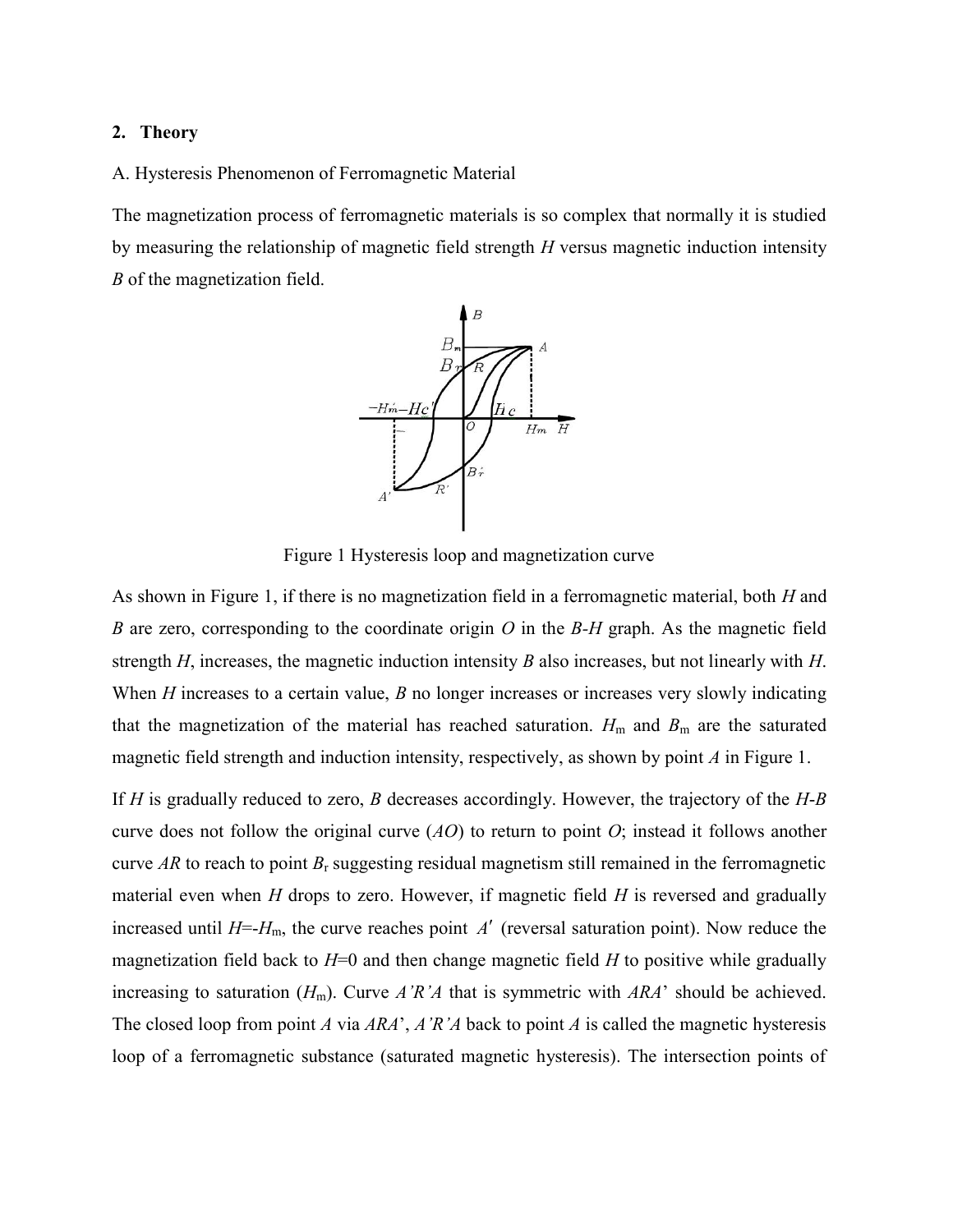the curve with H axis,  $H_0$  and  $H_0$ , are called the coercivity, while the intersection points on B axis,  $B_r$  and  $B^r$ , are known as the residual magnetic induction intensity.

## B. Measurement of Hysteresis Loop and Magnetization Curve

To measure the hysteresis loop and magnetization curve, a set of magnetization coil is usually wound onto a sample under test that is made of ferromagnetic material, opened with a uniform and narrow gap. Initially, a maximum magnetization current  $I<sub>m</sub>$  should be supplied to conduct "magnetic exercise" to the sample by repeatedly reversing the current  $I_m$  many times. Then the magnetization current  $I_k$  is reduced step by step while measuring the corresponding magnetic induction intensity  $B_k$  at the central area of the gap using a digital Teslameter to get a hysteresis loop, as shown in Figure 2. By connecting all the vertexes of these hysteresis loops as well as the coordinate origin, the generated curve is called the basic magnetization curve of the sample.



Figure 2 Basic magnetization curve

Requirements for the measurement of magnetization curve and hysteresis loops are:

- a) The measurement should start from the original state  $(H=0, B=0)$ , and hence the sample needs to be demagnetized to eliminate residual magnetism prior to measurement.
- b) To get a symmetrical and stable hysteresis loop, sample must be repeatedly magnetized, i.e. "magnetic exercise". This can be done by keeping the highest magnetization current (the maximum current for the present loop) while reversing current flow many times.

For a ring-type sample, if the magnetization current in the coil is I, the magnetic field strength  $H$  of the magnetization field is:

$$
H = NI / \ell \tag{1}
$$